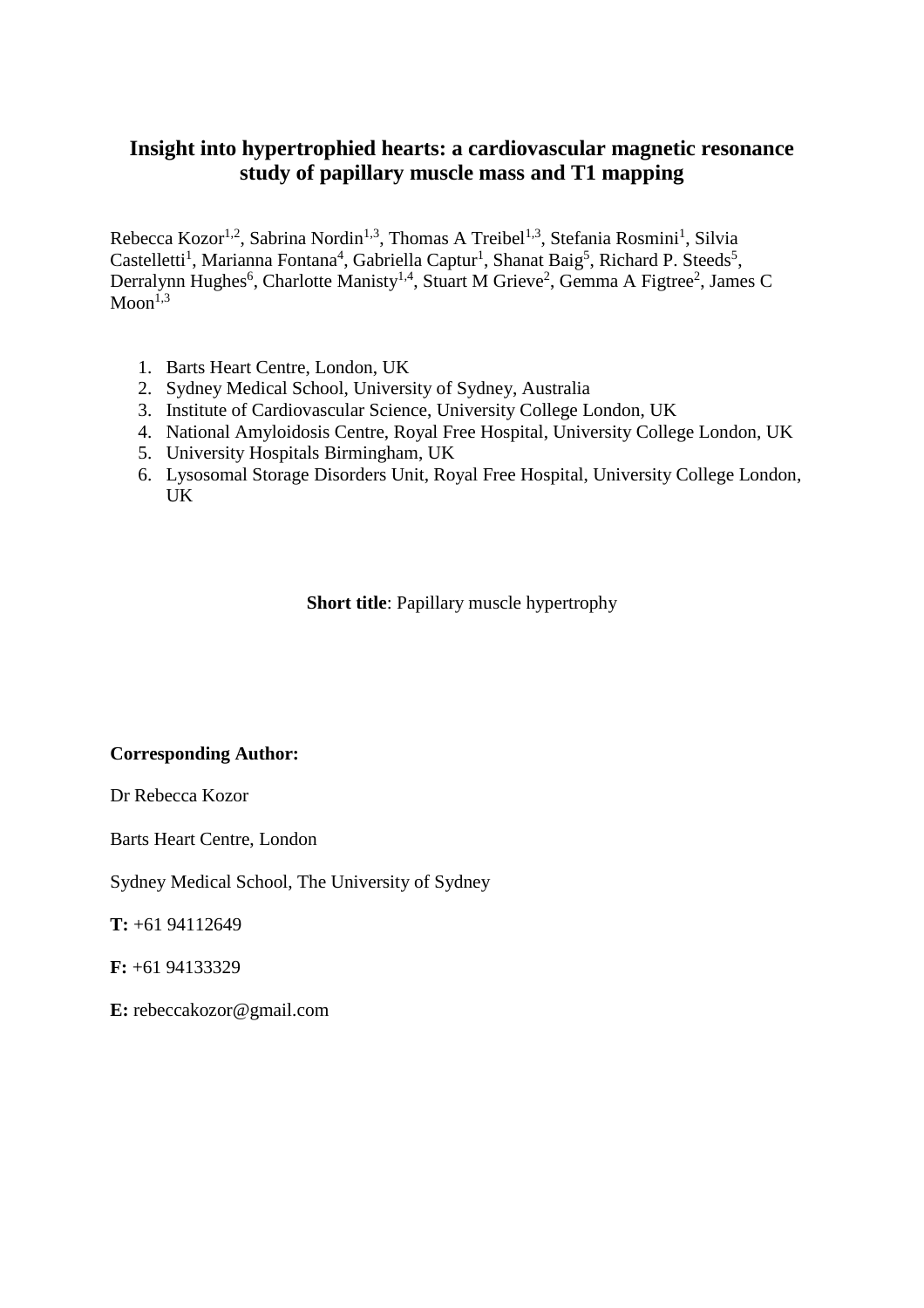Left ventricular hypertrophy (LVH) is common and contributes significantly to cardiovascular risk (1). Its aetiology may be difficult to determine and non-invasive imaging forms an increasingly important part of investigations. LVH can be a physiological adaptation to afterload (eg aortic stenosis (AS), hypertension, athleticism), or may develop as a consequence of an underlying cardiomyopathy (hypertrophic cardiomyopathy, HCM), or infiltration (eg amyloidosis or Fabry disease, FD).

A potential imaging biomarker is the left ventricular papillary muscles (LVPM). These contribute up to 8% of total left ventricular mass (LVM) in the normal heart depending upon analysis technique (2-4). The relationship between LVPM and compacted myocardial hypertrophy appears to be non-linear. In FD, a rare X-linked lysosomal storage disorder resulting in sphingolipid deposition, where there is established LVH, they appear disproportionately hypertrophied, (up to 20% of total LVM) (5, 6). LVPM contribution to total LVM is unknown in other heart conditions and early FD. A wider understanding of the relationship between LVPM hypertrophy and wall hypertrophy is lacking.

Cardiovascular magnetic resonance (CMR) is the 'gold standard' non-invasive method for measuring LVM (5). It is increasingly utilised to differentiate the underlying cause of LVH using myocardial tissue characterisation such as late gadolinium enhancement (LGE) and parametric mapping (T1, T2, T2\*). Native T1 mapping aids in the detection of heart muscle pathology by directly measuring a fundamental relaxation property, the longitudinal relaxation time or "T1". This may alter with changes in tissue structural or chemical composition. In general, high septal T1 values can occur with inflammation, oedema, fibrosis and amyloid deposition, and low T1 values can occur with iron deposition and in FD. A low T1 value in FD likely represents sphingolipid accumulation (7). Indeed 85%+ of FD patients with LVH have a low T1, and low T1 values may also precede hypertrophy  $(8)$ , suggesting storage can be early.

We hypothesised that the LVPM contribution to LVM would be significantly different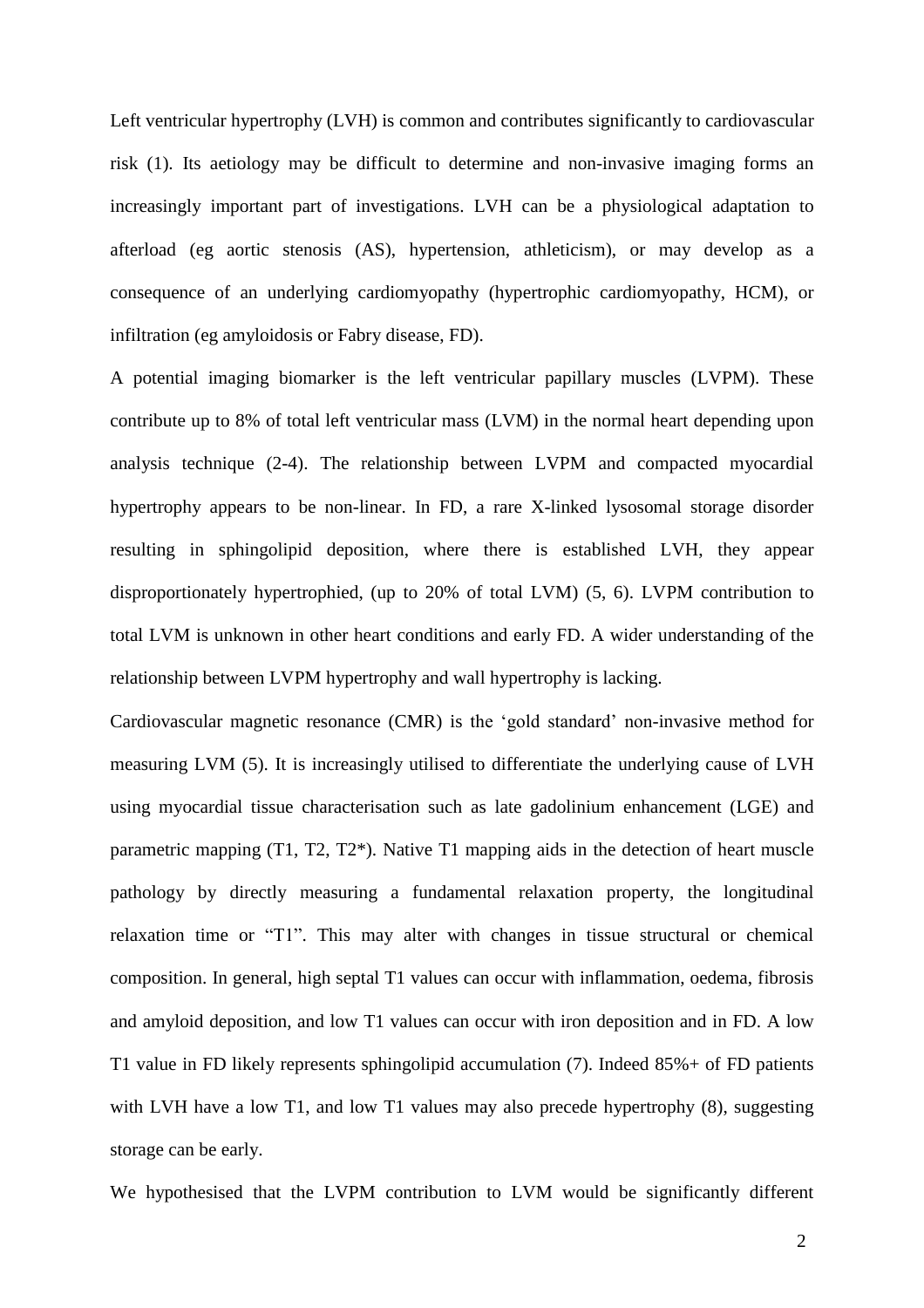between various cohorts of hypertrophied hearts – thereby providing a CMR imaging biomarker to help differentiate between causes of LVH.

Firstly, we aimed to quantify LVPM hypertrophy across a range of heart diseases a) with hypertrophy (LVH+ve) – including afterload (hypertension, AS), cardiomyopathy (HCM) and infiltrations (amyloid and FD), compared to healthy controls, and also b) the same conditions without hypertrophy (LVH-ve) but with proven early or preclinical disease. Secondarily, we sought insights into the biology of LVPM hypertrophy in FD using native T1 mapping.

#### **Methods**

#### *Subject populations*

Subjects were collected from a single UK centre from six different research CMR cohorts. If previously published or part published, the cohorts have their reference cited. Existing ethics approval was present for all, and all subjects had given written informed consent for their imaging data to be used for research. Both subjects with and without LVH were used in each group (except healthy volunteers). LVH was defined as increased indexed LVM on CMR according to age and gender matched normal reference ranges (9). LVH-ve cases were those with early disease or preclinical disease (eg. gene positive but classic phenotype negative). Inclusion criteria for each cohort were as follows:

- 1. FD n=125 comprised of 63 subjects from two previously published cohorts  $(7, 8)$ plus 62 prospectively recruited patients as part of an ongoing study; all gene-positive; both males and females; 64 LVH+ve, 61 LVH-ve.
- 2. HCM n=85 randomly selected gene-positive patients with LVH, (subjects with isolated apical hypertrophy excluded); 50 LVH+ve plus 35 LVH-ve gene-positive cases from a previously published cohort (10).
- 3. Cardiac Amyloidosis  $n=67$  comprised of 50 randomly selected LVH+ve clinical cases (AL and ATTR); 17 LVH-ve LGE positive cases (all AL) from a previously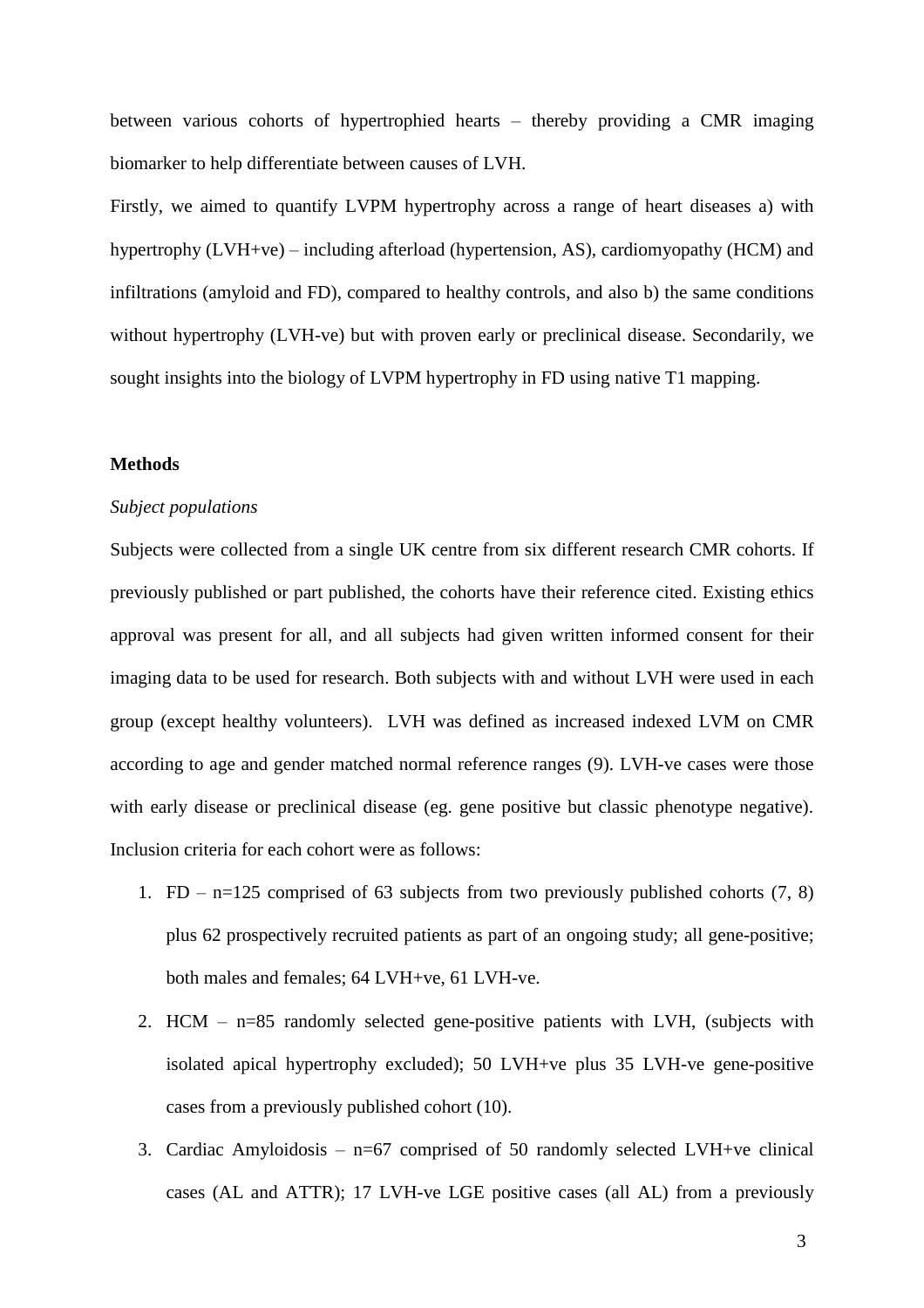published cohort (11).

- 4. AS n=82 with symptomatic severe AS prior to aortic valve replacement (72 LVH+ve, 10 LVH-ve) as part of an ongoing study.
- 5. Hypertension  $n=40$  from a previously published cohort of individuals with documented hypertension recruited from a specialist tertiary centre (14 LVH+ve, 26 LVH-ve) (12).
- 6. Healthy controls  $-$  n=79 all volunteers, all had no history of cardiovascular disease (normal health questionnaire, normal electrocardiogram, no cardioactive medication except for primary prevention). All CMR scans were normal without evidence of LVH.

#### *CMR imaging and analysis*

CMRs were acquired using a 1.5 Tesla Avanto (Siemens Healthcare, Erlangen, Germany). Cardiac chamber volumes, LVM and LVPM mass were quantified on all subjects from a precontrast breath-held short axis (SAX) stack of balanced steady-state free precession cine images, using CVI42 (Circle Cardiovascular Imaging Inc., Calgary, Canada) and previously described manual contouring methodologies (5) (Example methodology – Figure 1).

T1 mapping data was only analysed for the FD cases and healthy controls. T1 mapping was performed pre-contrast administration on a basal and mid left ventricular SAX slice in diastole using a shortened modified Look-Locker inversion recovery (ShMOLLI) sequence (13). The resulting pixel by-pixel T1 color maps were displayed using a customized 12-bit lookup table, where normal myocardium was green (T1~960ms), increasing T1 was red (T1>1020ms), and decreasing T1 was blue (T1<900ms). For the septal T1 measurement, a region of interest (ROI) in the mid septum was manually drawn, taking care to clearly avoid the blood-myocardial boundary with a 20% offset. LVPM T1 was measured by manually drawing a ROI in the larger of the 2 papillary muscles in the mid-ventricular short axis slice,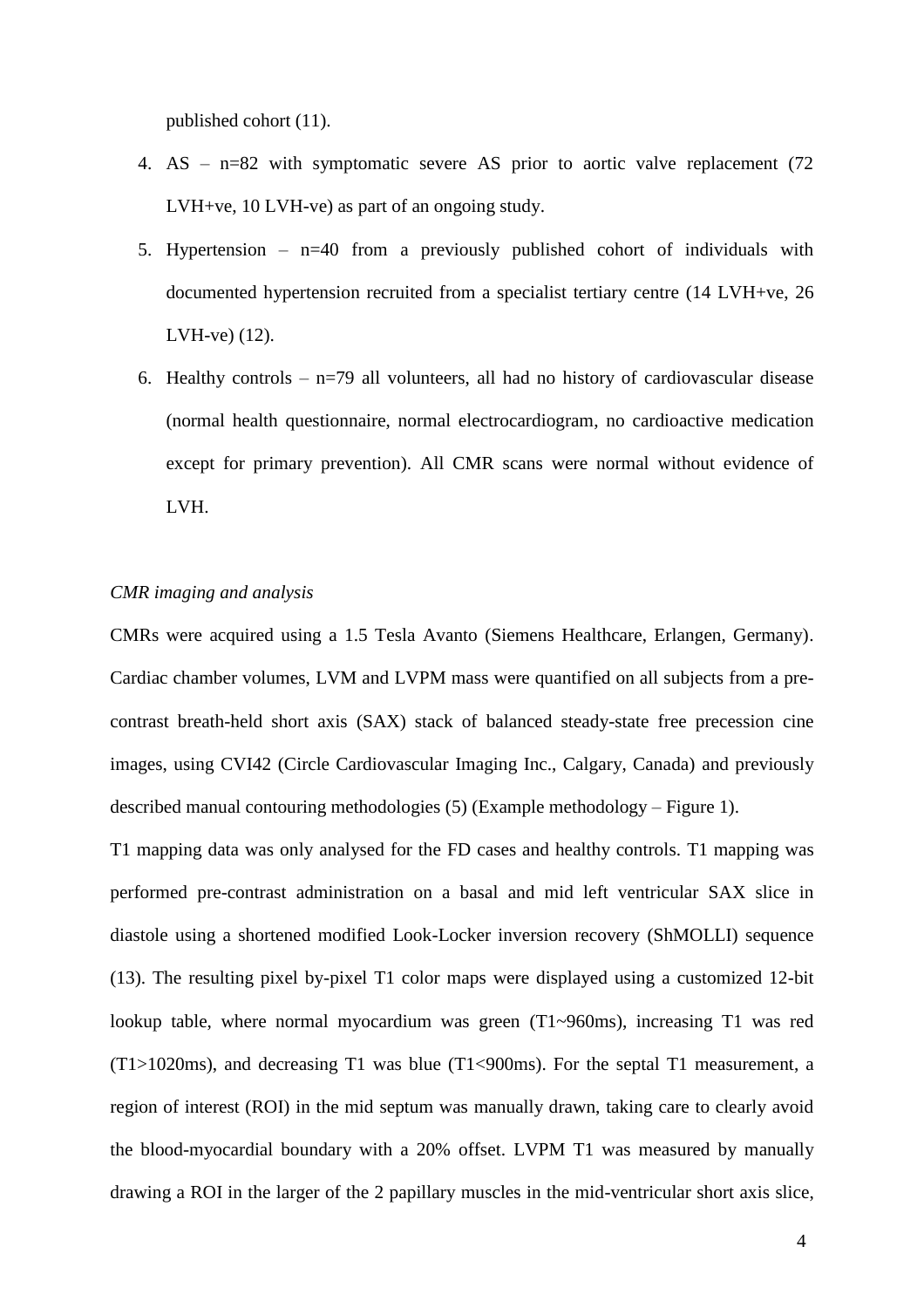again with an offset from the blood-myocardial boundary. Thus, the shape and size of the ROIs in the LVPMs were all different due to the varying size and morphology of the LVPMs. To minimize potential partial volume contamination from the blood pool, only papillary muscles greater than 6mm in diameter were analyzed. This size was chosen to enable a large enough ROI ( $>0.2$ cm<sup>2</sup>) for pixel analysis. Since T1 is known to vary between field strength, acquisition technique and site, and gender (females typically have higher T1 than males) (14), the normal ranges of T1 values in this study were defined as mean  $\pm 2$  standard deviations of the healthy control group in males and females ("low"  $<$  2 SD below the mean; "high"  $>$  2 SD above the mean).

To verify the reproducibility and reliability of measuring papillary muscle T1, the intra- and inter-observer repeatability were assessed in half of the FD subjects. For intra-observer variability, the measurements were performed twice by the same observer (RK) with at least 1 month between measurements. For inter-observer variability, the first observer (RK) measurement was compared to a second independent observer (SN), blinded to initial results. Late gadolinium enhancement (LGE) imaging was only analysed on the FD cases. These were acquired in a SAX stack and standard long-axis views, plus cross-cuts if LGE+ve, using a FLASH (fast low angle shot) sequence with PSIR, a minimum of 5 minutes after contrast administration (0.1 mmol/kg body weight, Gadoterate meglumine, Dotarem, Guerbet S.A., France).

#### *Statistical analysis*

Statistical analyses were carried out using SPSS V22.0 (IBM, Armonk, NY). All continuous variables are expressed as mean  $\pm$  standard deviation. Categorical variables are expressed as percentages. Subgroup results were compared by either a 2-tailed t-test or 1-way analysis of variance (ANOVA) with post hoc analysis using the Games-Howell procedure (differing variances) or Bonferroni correction if not. A p-value of <0.05 was considered significant. The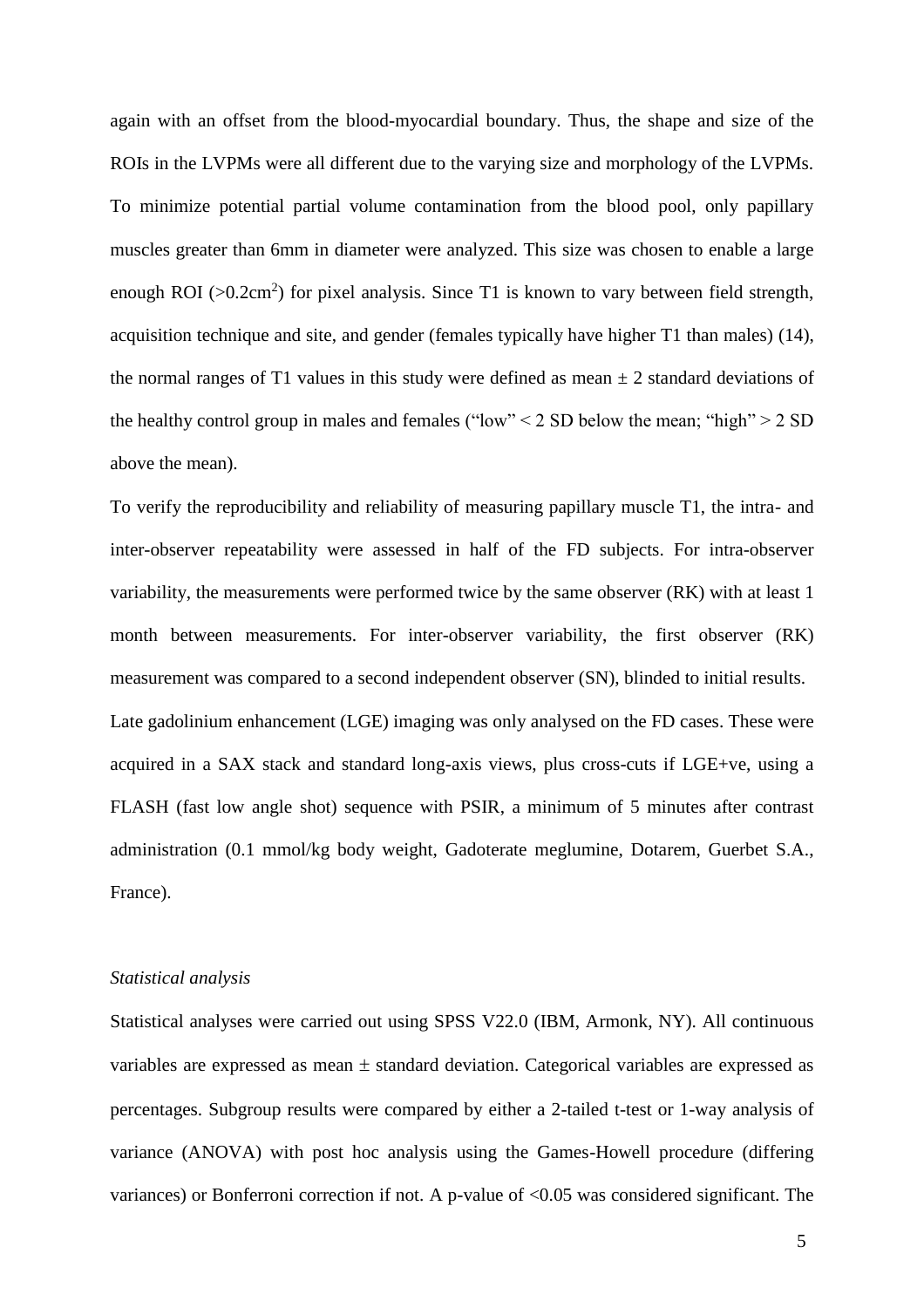Bland Altman test assessed intra- and inter-observer variability of LVPM T1, with the results presented graphically including mean differences, 95% limits of agreement, and the coefficient of repeatability.

#### **Results**

There were 478 cases in total: 125 FD (64 LVH+ve, 61 LVH-ve), 85 HCM (50 LVH+ve, 35 LVH-ve), 82 AS (72 LVH+ve, 10 LVH-ve), 67 amyloid (50 LVH+ve – 25 AL, 25 ATTR; 17 LVH-ve, all AL), 40 hypertension (14 LVH+ve, 26 LVH-ve), and 79 healthy controls (all no LVH), Table 1.

#### *LVPM contribution to myocardial mass*

*LVH+ve cases (n=250):* The LVPM contribution to total LVM was not the same in all diseases. FD (13% $\pm$ 3) was significantly more than all other diseases (average 7%; p<0.001 for each comparison). HCM (10% $\pm$ 3) was higher than all other diseases except FD (p<0.001 for each comparison). All other diseases and controls were similar with LVPMs comprising 7-8% of total LVM, Table 1 (top) and Figure 2.

*LVH-ve cases (n=149):* The LVPM contribution to total LVM was the same in all conditions and controls (mean 7%) except FD, which was higher than all other diseases and controls  $(11\% \pm 3; p<0.001$  for each comparison), Table 1 (bottom) and Figure 3.

#### *T1 measurements of papillary muscles*

The T1 of LVPMs was measured in FD and controls. Septal T1 was measured in all, but LVPM T1 could only be measured in LVPMs >6mm, so 111 (89%) FD and 73 controls (92%) were analysed (Table 2, Figure 4).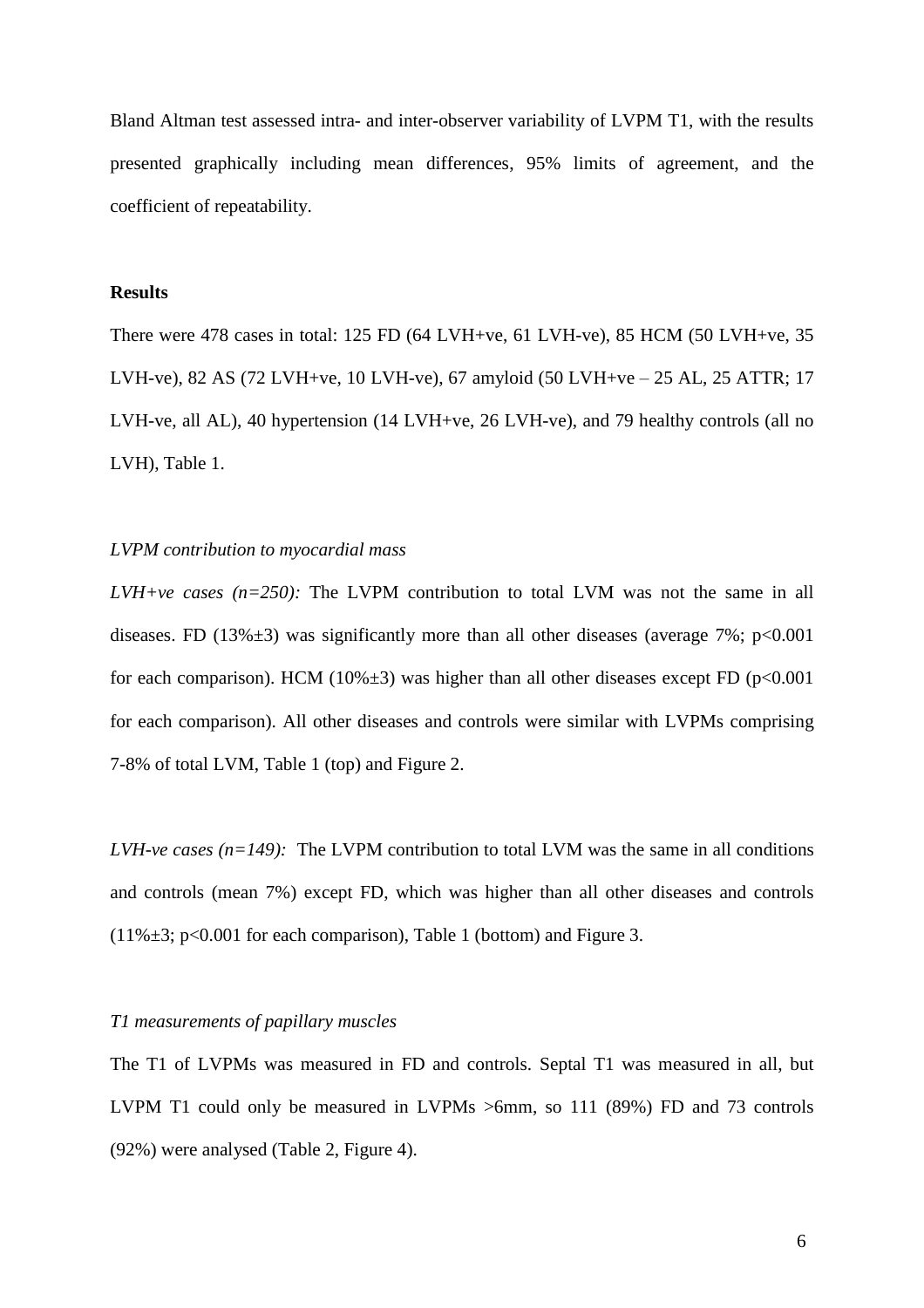*Controls* ( $n=73$ ): The mean septal T1 was  $958\pm28$  ms ( $902$ ms lower limit, LL), with males 947±23ms (LL 901ms) and females 972±28ms (LL 916ms). The mean LVPM T1 was 970±37ms, with the LL in males 915ms and females 926ms. The LVPM contribution to LVM was the same in males and females  $(7\pm1\%)$ .

*LVH+ve FD cases (n=59):* 92% had low septal T1 (8% normal). LVPM T1 was substantially concordant with septal T1: When the septal T1 was low, the LVPM T1 was low in 90% (49/54), and when the septal T1 was normal, the LVPM T1 was normal in 40% (2/5). Between the low and normal septal T1 groups, the LVPM contribution to LVM was similar  $(12\pm3\% \text{ vs } 14\pm2\%, \text{ p=0.4}).$ 

Gadolinium was administered to 78% (n=87) of the FD group, with 55% of these demonstrating  $LGE - 24$  males (all LVH+ve) and 23 females (15 LVH+ve). Of the LVH+ve group, 48 received gadolinium  $-35/44$  were LGE+ve with low septal T1, and  $4/4$  were LGE+ve with normal septal T1. All LVH+ve FD cases with normal septal T1 had LGE in their LV myocardium (Table 2, last panel).

*LVH-ve FD cases (n=52):* 54% had low septal T1 (46% normal). There was less concordance than in the LVH+ve group: When the septal T1 was normal, the LVPM T1 was normal in 70% (17/24), and when the septal T1 was low, 75% (21/28) had a concordant low LVPM T1. Despite these findings, LVPM contribution to LVM was similar between the low septal T1 and normal septal T1 groups  $(11\pm3\% \text{ vs } 10\pm3\%, \text{p=0.08})$ . Of this LVH-ve group, 39 received gadolinium –  $5/18$  were LGE+ve with low septal T1, and  $3/21$  were LGE+ve with normal septal T1.

The same pattern of results was seen when dividing these FD subgroups into males and females (Supplementary Table 1). All FD subjects had good LV systolic function (LVEF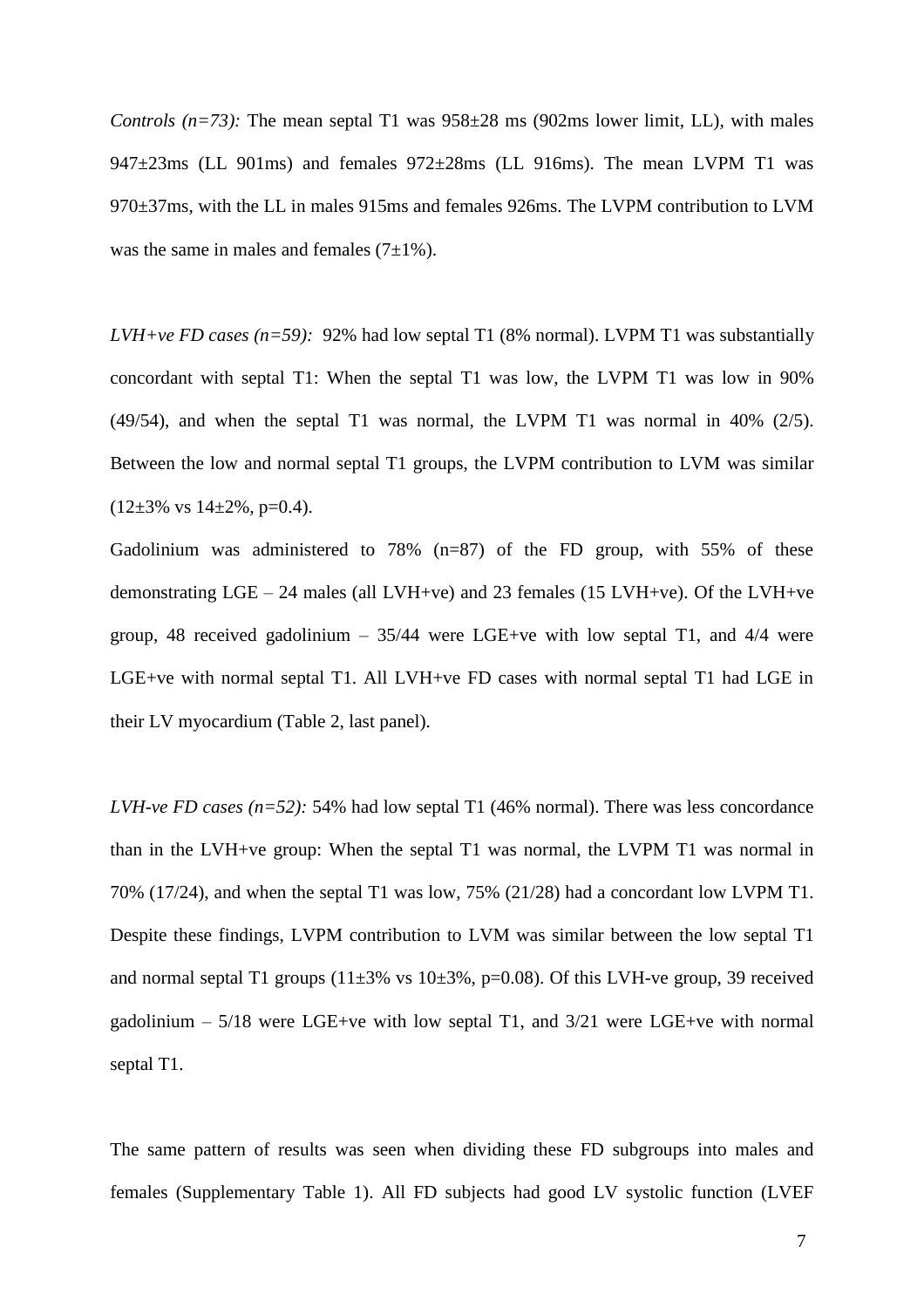$75\pm7\%$ ), and 64% (n=71) were treated with enzyme replacement therapy (ERT). There was no statistical difference in LVPM contribution to LVM in those FD patients treated with ERT compared to those FD patients not receiving ERT ( $12\pm4\%$  vs  $11\pm3\%$ , p=0.2). In addition, T1 values were non-significantly lower in FD patients on ERT compared to FD patients not on ERT: septal T1 872±58ms vs 898±48ms, p=0.08, and LVPM T1 890±63ms vs 907±51ms,  $p=0.3$ .

#### *Intra- and inter-observer variability*

Assessment of the intra- and inter-observer variability by Bland Altman plots and coefficients of repeatability showed acceptable levels of agreement for measurements of LVPM T1 (Figure 5).

#### **Discussion**

Subjects with FD had disproportionately high LVPM hypertrophy compared to all the LVH+ve cohorts and healthy controls. HCM also had significantly increased LVPM contribution to total LVM compared to all other LVH+ve groups except for FD. Interestingly, it was only FD that displayed LVPM hypertrophy in FD in the absence of LVH, contributing over 1.5 times as much of the proportion of total mean LVM compared to controls. These findings support the hypothesis that the LVPMs are an imaging biomarker helpful in differentiating the aetiology of LVH, and may even be useful in LVH-ve hearts. It is acknowledged that the LVPMs are small structures and the absolute observed differences in LVPM quantification are small, despite being statistically significant. This disputes the robustness for clinical application. Furthermore, the level of image resolution and contrast required to precisely measure LVPM mass can only be achieved with CMR, which already allows further differentiation of aetiologies with tissue characterisation.

The T1 mapping findings offer further insight into the biology of cardiac involvement in FD.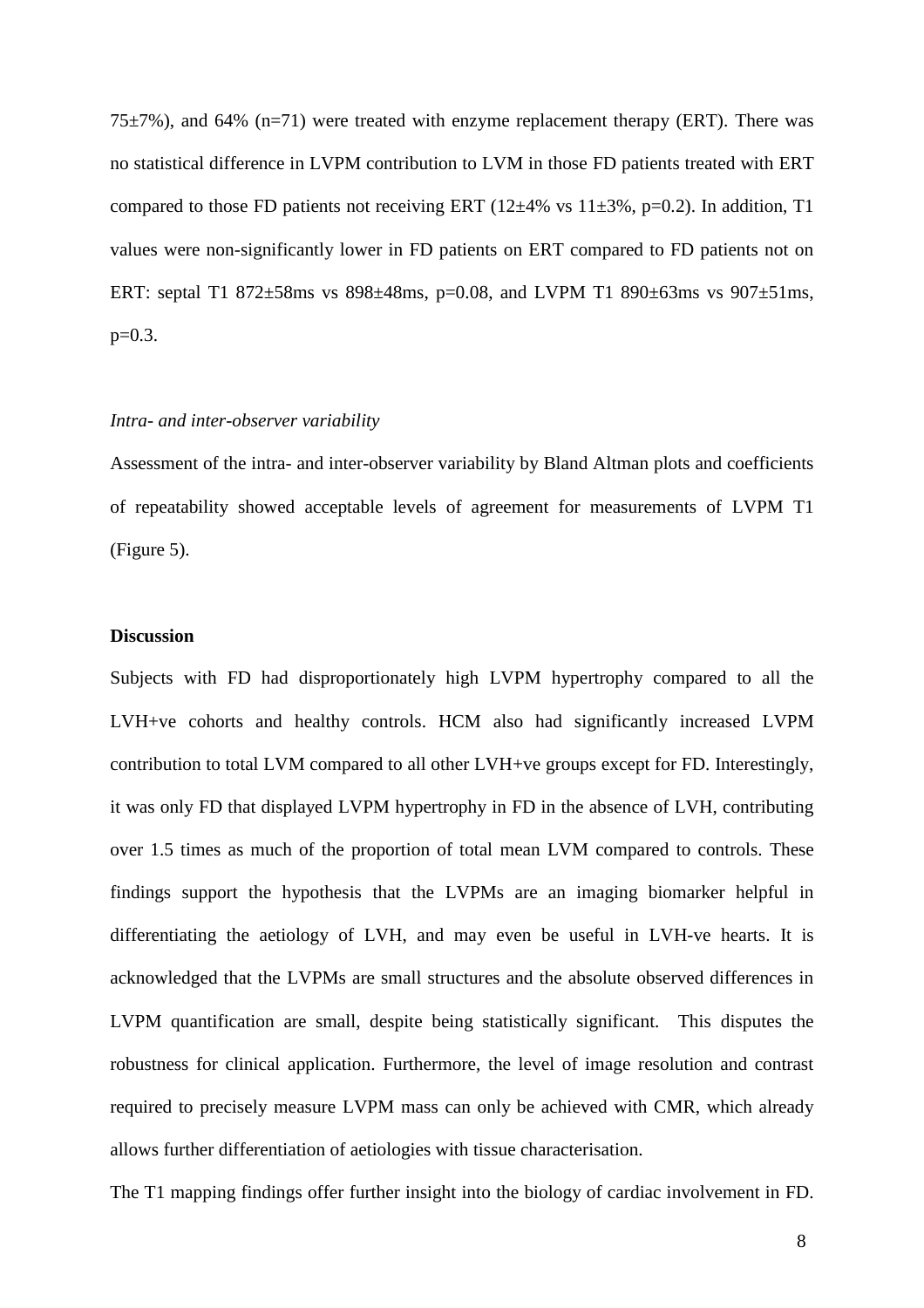This was especially interesting in the LVH-ve FD cases with concordant normal septal and LVPM T1 values (indicating no detectable storage) but disproportionate LVPM hypertrophy. This phenomenon of hypertrophy in the absence of detectable storage implies there may be another mechanism for the LVPM hypertrophy other than or in addition to sphingolipid deposition (eg. toxic metabolites, oedema, inflammation). However, this is difficult to ascertain because of the limitations of using this technique on such small structures. One such potential limitation of using LVPM T1 as a surrogate marker of sphingolipid accumulation in FD is that pixels of interest in the LVPMs may be subject to partial volume effects from the adjacent blood pool, given they are small structures within the ventricular cavity. This partial volume effect might result in LVPM 'pseudonormalisation' whereby the true native LVPM T1 may be lower than reported. Future research will enable investigation into whether LVPM T1 is lower than the septum, or reduced prior to septal T1 lowering, indicating preferential sphingolipid deposition in the LVPMs – a potential pathophysiological explanation of their exaggerated hypertrophy. Alternatively, a normal LVPM T1 may be pseudonormalisation from concurrent scar, or as a consequence of ERT. Histological confirmation would be helpful in dissecting this issue, but unfortunately was not available.

Another limitation is of the reliability of T1 mapping in detecting storage. Future research into the native multi parametric signal of myocardium might reveal whether a 'normal' T1 value truly represents no sphingolipid storage. There may be a detection threshold – a certain storage burden may need to be reached to permit a measurable drop in T1. We acknowledge that histological validation is essential in exploring this issue, but myocardial tissue is difficult to obtain in this disease so was not pursued. Also, correlation of LVPM CMR findings to patient outcomes or symptomatology was beyond the scope of this work.

This study also highlights that the paradigm of disease progression in FD is not well understood, and that the relationship between myocardial hypertrophy, scar and storage in the heart is yet to be unravelled. A large ongoing multicentre study in FD using CMR is currently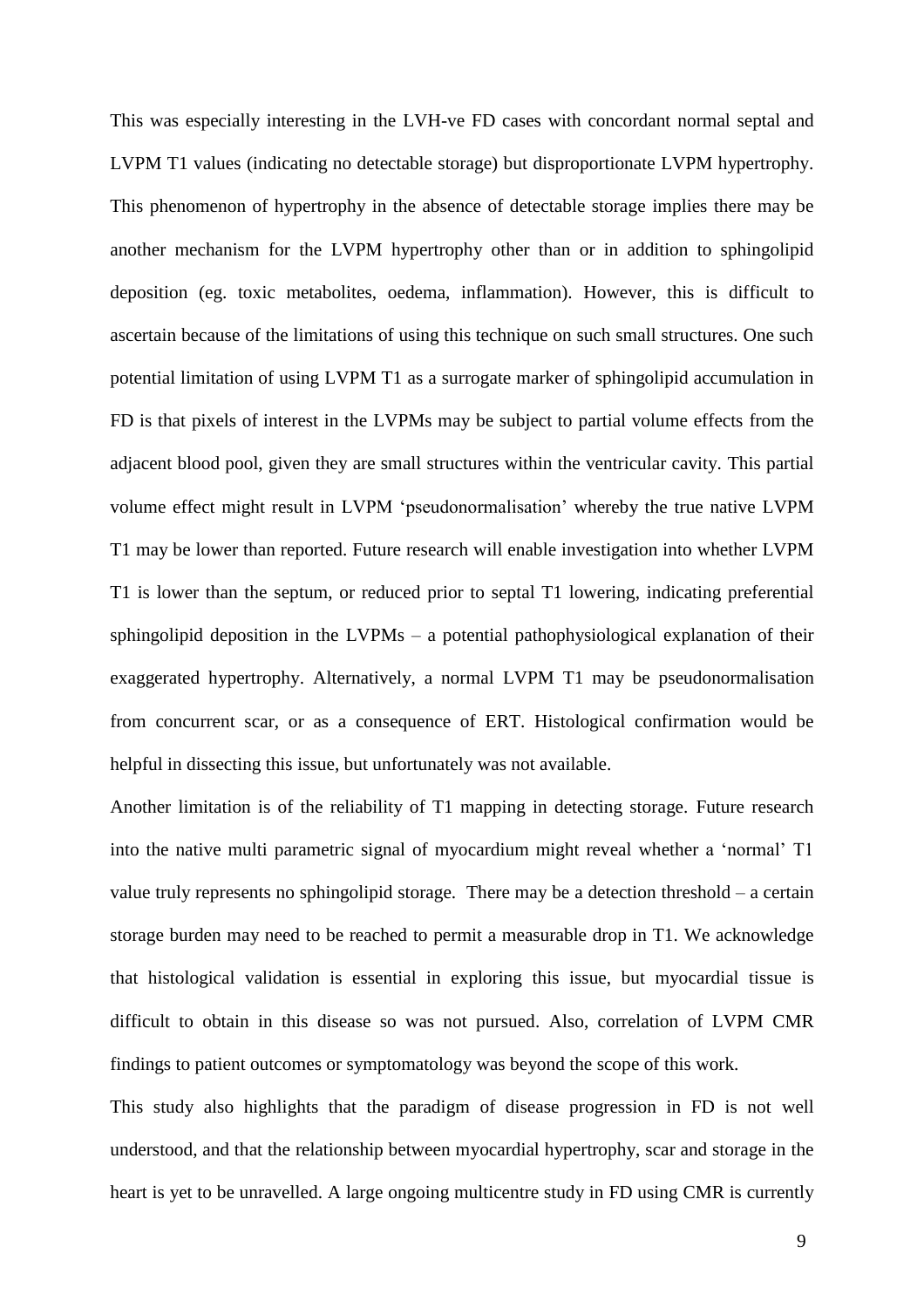being undertaken to further investigate the biology of cardiac involvement in FD.

In summary, the papillary muscles may be useful in differentiating the underlying cause of LVH, although clinical overlap does exist. They are also useful in LVH-ve hearts, where disproportionate LVPM hypertrophy is seen in FD. Low T1 is not associated with additional LVPM hypertrophy implicating other pathological mechanisms involved in LVPM hypertrophy in FD.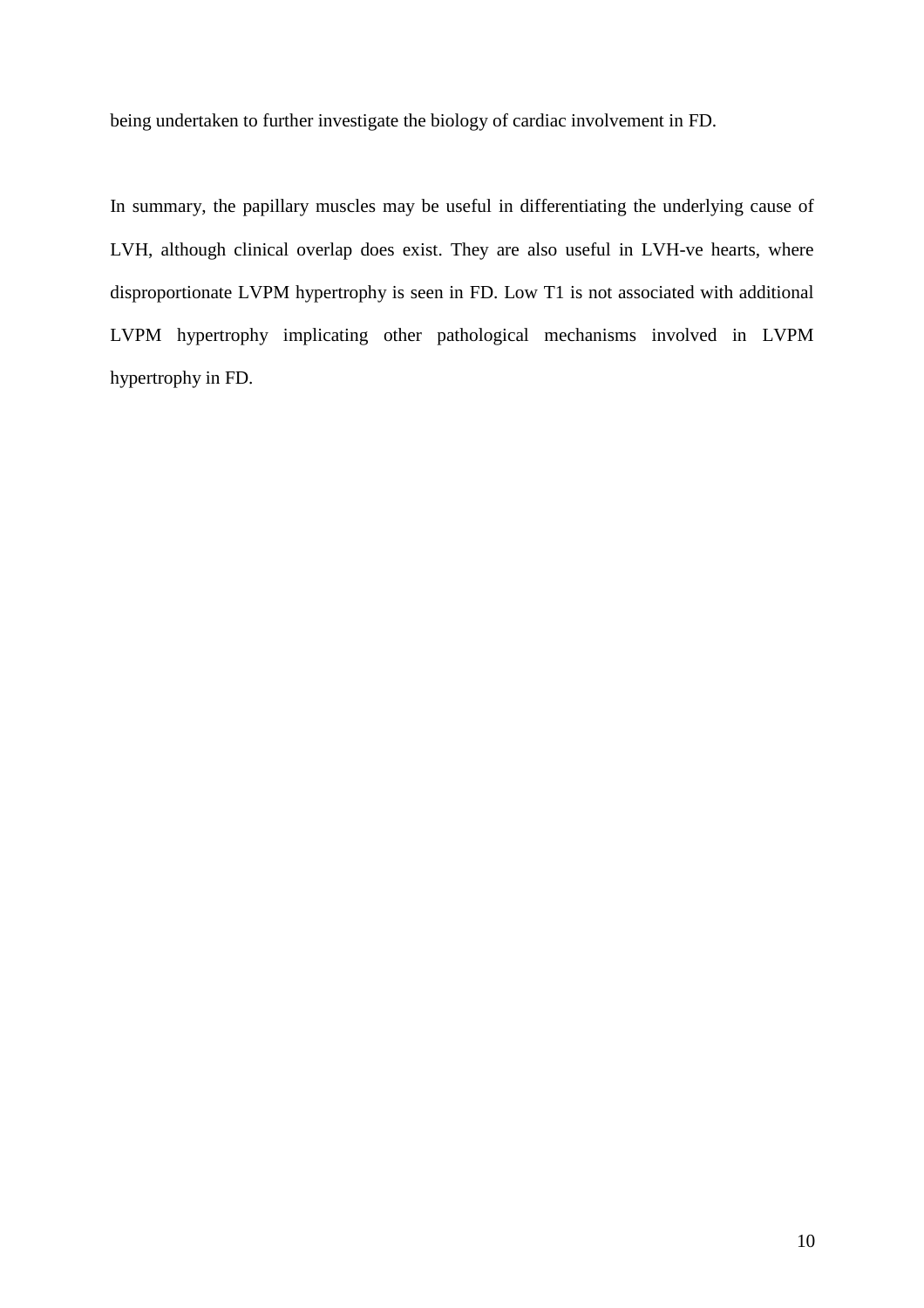# **Acknowledgments:** none

## **Disclosures:**

RK was sponsored by a Heart Research Australia Grant funded by Shire.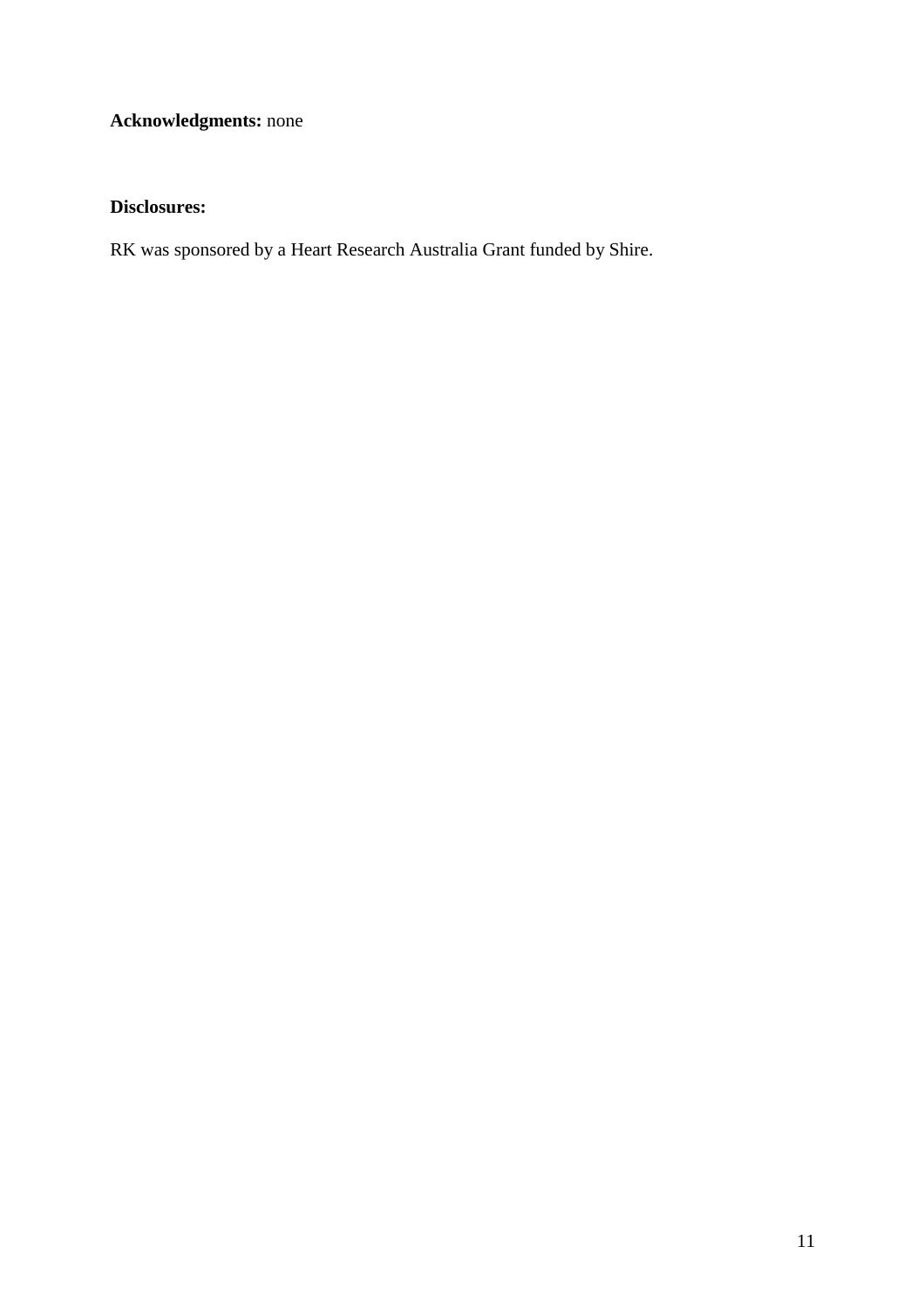#### **References**

1. Gupta S, Berry JD, Ayers CR, Peshock RM, Khera A, de Lemos JA, et al. Left ventricular hypertrophy, aortic wall thickness, and lifetime predicted risk of cardiovascular disease:the Dallas Heart Study. JACC Cardiovascular imaging. 2010;3(6):605-13.

2. Vogel-Claussen J, Finn JP, Gomes AS, Hundley GW, Jerosch-Herold M, Pearson G, et al. Left ventricular papillary muscle mass: relationship to left ventricular mass and volumes by magnetic resonance imaging. Journal of computer assisted tomography. 2006;30(3):426- 32.

3. Papavassiliu T, Kuhl HP, Schroder M, Suselbeck T, Bondarenko O, Bohm CK, et al. Effect of endocardial trabeculae on left ventricular measurements and measurement reproducibility at cardiovascular MR imaging. Radiology. 2005;236(1):57-64.

4. Chuang ML, Gona P, Hautvast GL, Salton CJ, Blease SJ, Yeon SB, et al. Correlation of trabeculae and papillary muscles with clinical and cardiac characteristics and impact on CMR measures of LV anatomy and function. JACC Cardiovascular imaging. 2012;5(11):1115-23.

5. Kozor R, Callaghan F, Tchan M, Hamilton-Craig C, Figtree GA, Grieve SM. A disproportionate contribution of papillary muscles and trabeculations to total left ventricular mass makes choice of cardiovascular magnetic resonance analysis technique critical in Fabry disease. Journal of cardiovascular magnetic resonance. 2015;17:22.

6. Niemann M, Liu D, Hu K, Herrmann S, Breunig F, Strotmann J, et al. Prominent papillary muscles in Fabry disease: a diagnostic marker? Ultrasound in medicine & biology. 2011;37(1):37-43.

7. Sado DM, White SK, Piechnik SK, Banypersad SM, Treibel T, Captur G, et al. Identification and assessment of Anderson-Fabry disease by cardiovascular magnetic resonance noncontrast myocardial T1 mapping. Circulation Cardiovascular imaging. 2013;6(3):392-8.

12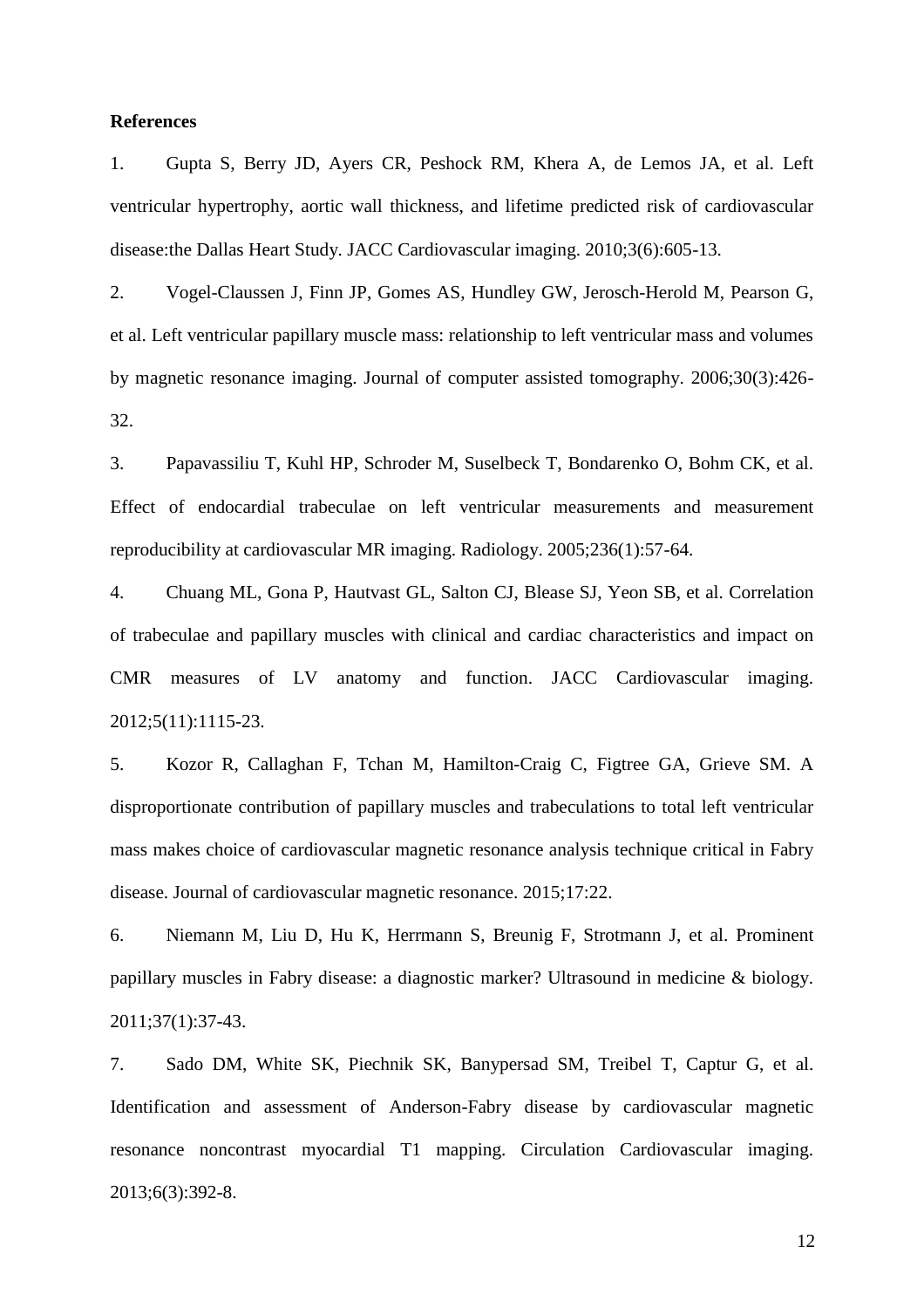8. Pica S, Sado DM, Maestrini V, Fontana M, White SK, Treibel T, et al. Reproducibility of native myocardial T1 mapping in the assessment of Fabry disease and its role in early detection of cardiac involvement by cardiovascular magnetic resonance. Journal of cardiovascular magnetic resonance. 2014;16:99.

9. Maceira AM, Prasad SK, Khan M, Pennell DJ. Normalized left ventricular systolic and diastolic function by steady state free precession cardiovascular magnetic resonance. Journal of cardiovascular magnetic resonance. 2006;8(3):417-26.

10. Captur G, Lopes LR, Patel V, Li C, Bassett P, Syrris P, et al. Abnormal cardiac formation in hypertrophic cardiomyopathy: fractal analysis of trabeculae and preclinical gene expression. Circulation Cardiovascular Genetics. 2014;7(3):241-8.

11. Fontana M, Pica S, Reant P, Abdel-Gadir A, Treibel TA, Banypersad SM, et al. Prognostic Value of Late Gadolinium Enhancement Cardiovascular Magnetic Resonance in Cardiac Amyloidosis. Circulation. 2015;132(16):1570-9.

12. Treibel TA, Zemrak F, Sado DM, Banypersad SM, White SK, Maestrini V, et al. Extracellular volume quantification in isolated hypertension - changes at the detectable limits? Journal of cardiovascular magnetic resonance. 2015;17(1):74.

13. Piechnik SK, Ferreira VM, Dall'Armellina E, Cochlin LE, Greiser A, Neubauer S, et al. Shortened Modified Look-Locker Inversion recovery (ShMOLLI) for clinical myocardial T1-mapping at 1.5 and 3 T within a 9 heartbeat breathhold. Journal of cardiovascular magnetic resonance. 2010;12:69.

14. Piechnik SK, Ferreira VM, Lewandowski AJ, Ntusi NA, Banerjee R, Holloway C, et al. Normal variation of magnetic resonance T1 relaxation times in the human population at 1.5 T using ShMOLLI. Journal of cardiovascular magnetic resonance. 2013;15:13.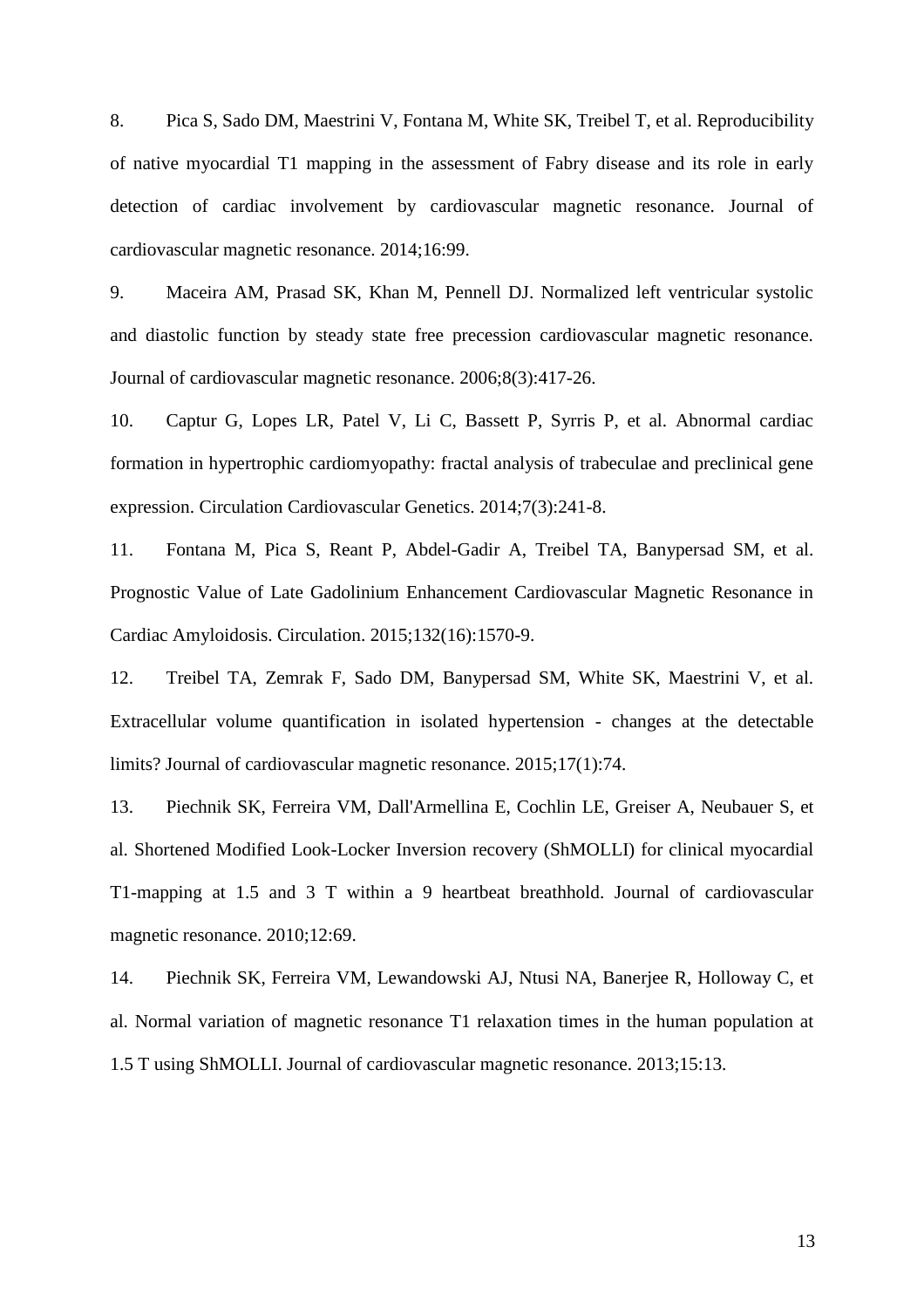|                       | Age         | Males | <b>LVEDV</b> | <b>LVEF</b> | <b>LVM</b>   | <b>LVPM</b>       |
|-----------------------|-------------|-------|--------------|-------------|--------------|-------------------|
|                       | (yrs)       | (% )  | (ml)         | (% )        | (g)          | $(\% )$           |
| LVH+ve cases          |             |       |              |             |              |                   |
| Fabry $(n=64)$        | $52 \pm 11$ | 64    | $136 \pm 34$ | $76 \pm 7$  | $219 \pm 75$ | $13 \pm 3*\gamma$ |
| $HCM$ (n=50)          | $51 \pm 15$ | 56    | $129 \pm 26$ | $78 \pm 7$  | $187 \pm 72$ | $10 \pm 3*$       |
| Amyloid $(n=50)$      | $68 \pm 11$ | 78    | $126 \pm 30$ | $59 \pm 15$ | $209 \pm 71$ | $8 \pm 2$         |
| AS $(n=72)$           | $70 \pm 11$ | 79    | $132 \pm 26$ | $69 \pm 12$ | $194 \pm 33$ | $7 \pm 3$         |
| Hypertension $(n=14)$ | $49 \pm 16$ | 64    | $151 \pm 45$ | $68 \pm 11$ | $190 \pm 59$ | $7 \pm 2$         |
|                       |             |       |              |             |              |                   |
| Controls $(n=79)$     | $49 \pm 14$ | 56    | $132 \pm 27$ | $71 \pm 6$  | $105 \pm 26$ | $7 \pm 1$         |
|                       |             |       |              |             |              |                   |
| <b>LVH-ve cases</b>   |             |       |              |             |              |                   |
| Fabry $(n=61)$        | $39 \pm 14$ | 18    | $126 \pm 23$ | $74 \pm 7$  | $109 \pm 23$ | $11 \pm 3*\gamma$ |
| $HCM$ (n=35)          | $31 \pm 14$ | 31    | $124 \pm 25$ | $73 \pm 6$  | $98 \pm 23$  | $7 \pm 2$         |
| Amyloid $(n=17)$      | $58 \pm 14$ | 29    | $117 \pm 22$ | $67 \pm 11$ | $124 \pm 29$ | $7 \pm 2$         |
| AS $(n=10)$           | $70 \pm 9$  | 10    | $103 \pm 21$ | $79 \pm 7$  | $96 \pm 15$  | $7 \pm 1$         |
| Hypertension $(n=26)$ | $61 \pm 12$ | 42    | $124 \pm 23$ | $71 \pm 8$  | $111 \pm 22$ | $7 \pm 1$         |

**Table 1.** Characteristics of the LVH+ve and LVH-ve cohorts plus controls

 $* = p<0.001$  compared to controls,  $\gamma = p<0.001$  compared to HCM

LVH= left ventricular hypertrophy; HCM= hypertrophic cardiomyopathy; AS= aortic stenosis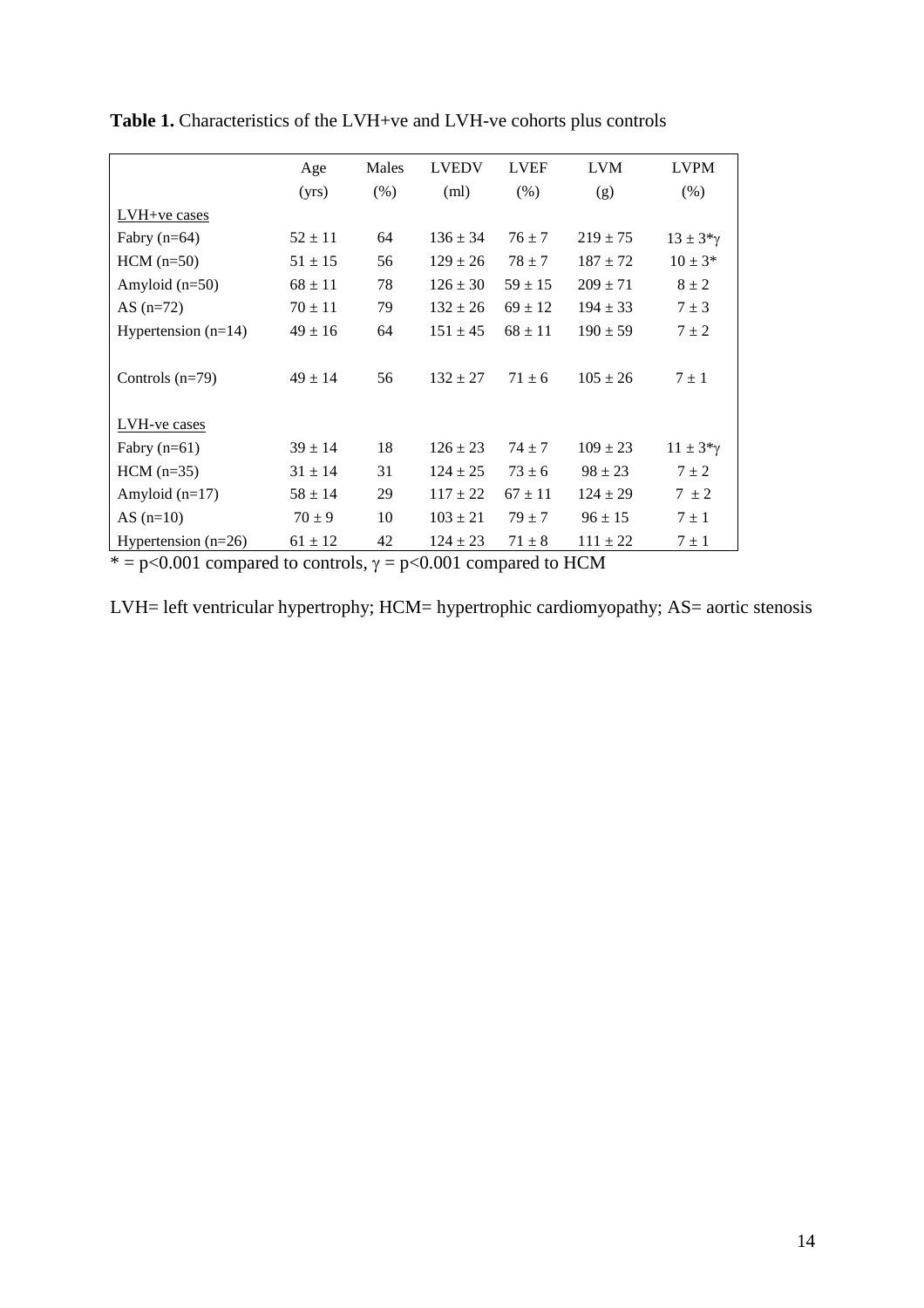**Table 2.** LVPM contribution to total LVM and T1 values in the FD cohort stratified by LVH, plus healthy controls. Also shows cases with LGE in LV myocardium.

|                           | LVPM(%)    | $LVPM T1$ (ms) | Septal T1 (ms) | $LGE+ve$ |
|---------------------------|------------|----------------|----------------|----------|
| Fabry LVH+ve $(n=59)$     |            |                |                |          |
| Low septal $T1$ (n=54)    | $12 \pm 3$ | $856 \pm 49$   | $846 \pm 41$   | 35/44    |
| Normal septal $T1$ (n=5)  | $14 + 2$   | $921 \pm 43$   | $930 \pm 18$   | 4/4      |
|                           |            |                |                |          |
| Fabry LVH-ve $(n=52)$     |            |                |                |          |
| Low septal $T1$ (n=28)    | $11 \pm 3$ | $898 \pm 36$   | $877 + 29$     | 5/18     |
| Normal septal $T1$ (n=24) | $10 \pm 3$ | $939 \pm 45$   | $947 \pm 28$   | 3/21     |
|                           |            |                |                |          |
| Controls $(n=73)$         | $7 \pm 1$  | $970 \pm 37$   | $958 \pm 28$   |          |

Note: only FD patients with both septal and LVPM T1 values were included in these analyses

(n=111), and LGE imaging in n=87.

LVPM= left ventricular papillary muscles; LVM= left ventricular mass; FD= Fabry disease;

LVH= left ventricular hypertrophy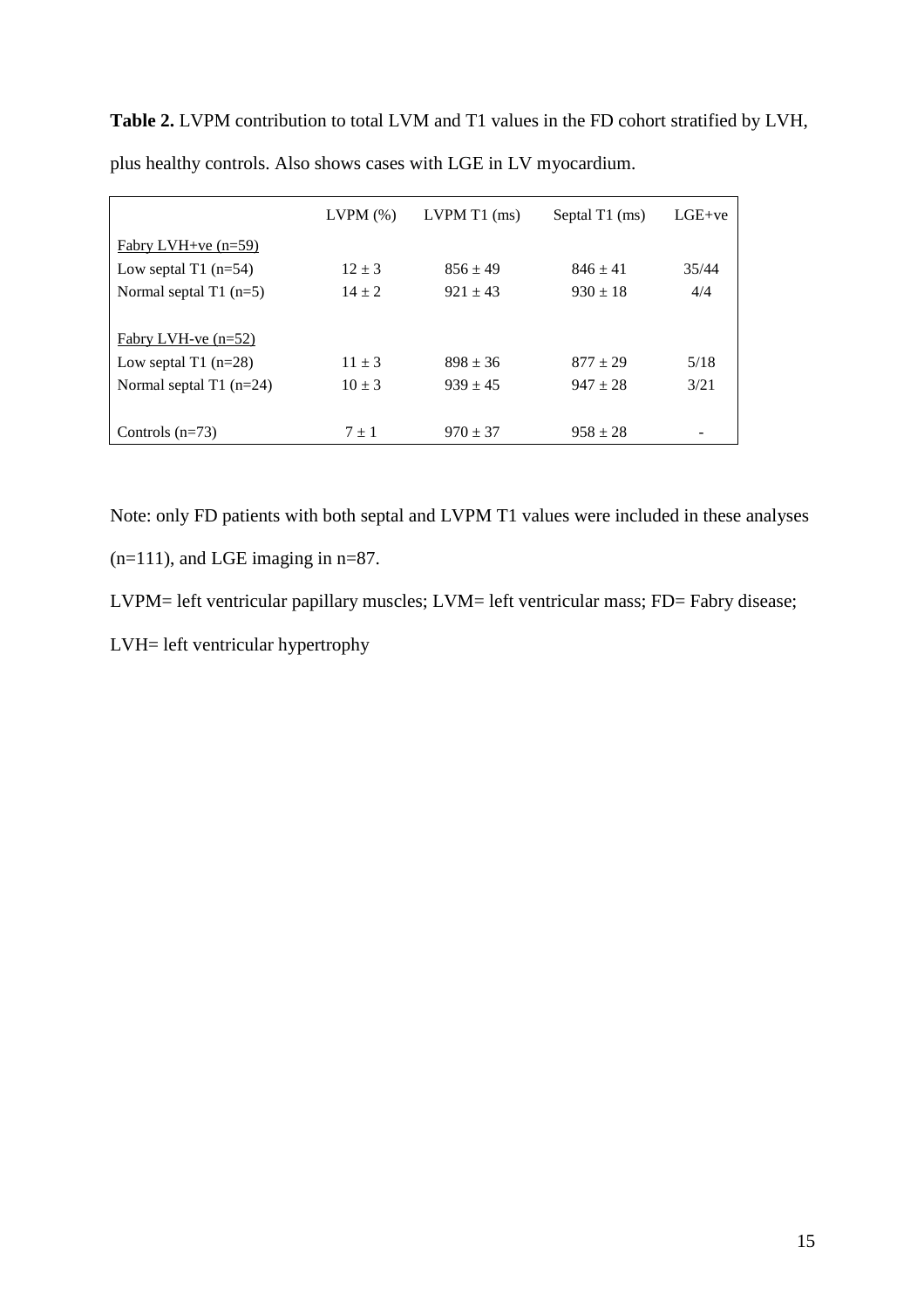## **Supplementary Table 1.** LVPM contribution to total LVM and T1 values in male and female

| <b>Males Only</b>         | $LVPM$ $(\%)$            | $LVPM T1$ (ms) | Septal T1 (ms) |
|---------------------------|--------------------------|----------------|----------------|
| $Fabry LVH+ve (n=37)$     |                          |                |                |
| Low septal T1 $(n=37)$    | $12 \pm 3$               | $839 \pm 39$   | $831 \pm 37$   |
| Normal septal $T1$ (n=0)  | $\overline{\phantom{0}}$ |                |                |
|                           |                          |                |                |
| Fabry LVH-ve $(n=9)$      |                          |                |                |
| Low septal $T1$ (n=5)     | $12 \pm 3$               | $869 \pm 43$   | $851 \pm 25$   |
| Normal septal $T1$ (n=4)  | $9 \pm 3$                | $932 \pm 48$   | $933 \pm 22$   |
|                           |                          |                |                |
| Male controls $(n=44)$    | $7 \pm 1$                | $961 \pm 30$   | $947 \pm 23$   |
| <b>Females Only</b>       |                          |                |                |
| $Fabry LVH+ve (n=22)$     |                          |                |                |
| Low septal $T1$ (n=17)    | $13 \pm 3$               | $893 \pm 42$   | $879 \pm 27$   |
| Normal septal $T1$ (n=5)  |                          |                |                |
|                           | $14 \pm 2$               | $921 \pm 43$   | $930 \pm 18$   |
|                           |                          |                |                |
| Fabry LVH-ve $(n=43)$     |                          |                |                |
| Low septal $T1$ (n=23)    | $11 \pm 3$               | $904 \pm 30$   | $882 \pm 27$   |
| Normal septal $T1$ (n=20) | $10 \pm 3$               | $941 \pm 45$   | $950 \pm 28$   |
|                           |                          |                |                |

FD cohorts plus male and female controls

Note: only FD patients with both septal and LVPM T1 values were included in these analyses

(total n=111)

LVPM= left ventricular papillary muscles; LVM= left ventricular mass; FD= Fabry disease;

LVH= left ventricular hypertrophy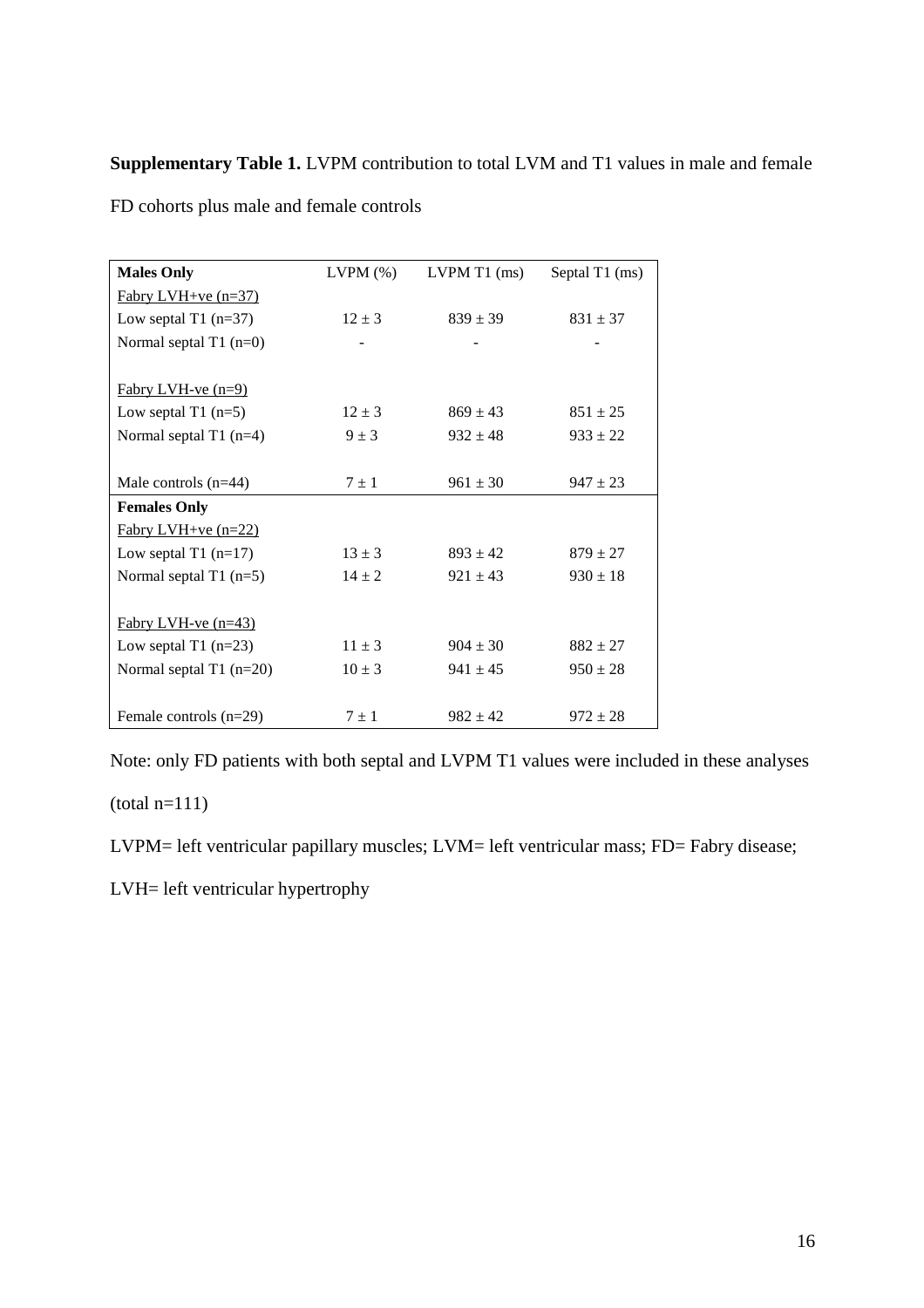Figure 1. Representative contour tracings in mid-ventricular short-axis cine slices depicting end-diastolic epicardial (green), endocardial (red) and LVPM (pink) borders in LVH+ve (A) FD, (B) HCM, (C) amyloid, (D) AS, (E) hypertension, and (F) healthy control (no LVH)



LVH= left ventricular hypertrophy; FD= Fabry disease, HCM= hypertrophic cardiomyopathy; AS= aortic stenosis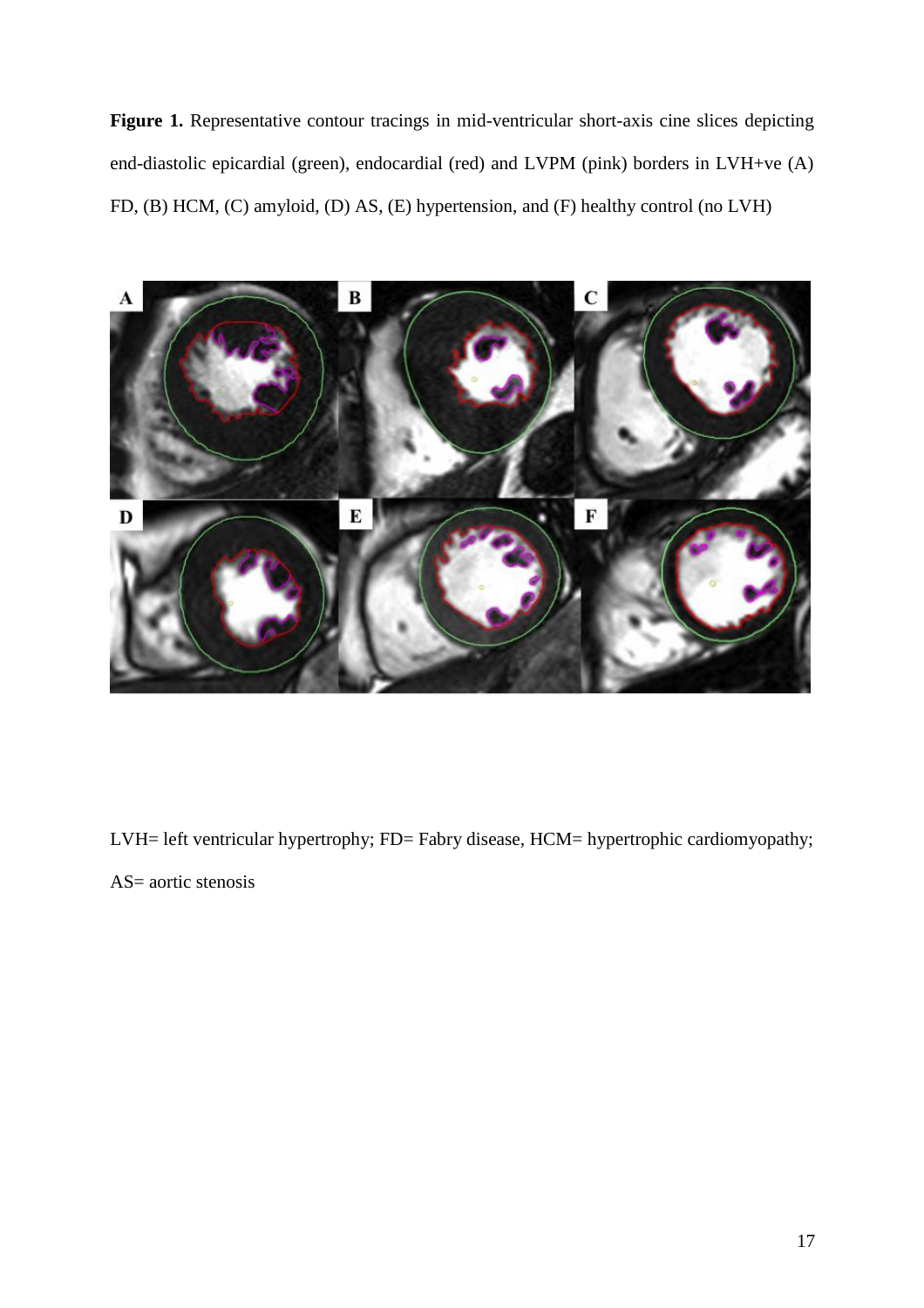



Box plot: box length represents the interquartile range; horizontal box line represents the median; whiskers represent the maximum and minimum values; \* denotes p<0.001 compared to controls.

LVPM= left ventricular papillary muscles; LVM= left ventricular mass; AS= aortic stenosis; HCM= hypertrophic cardiomyopathy; FD= Fabry disease; LVH+ve= left ventricular hypertrophy positive.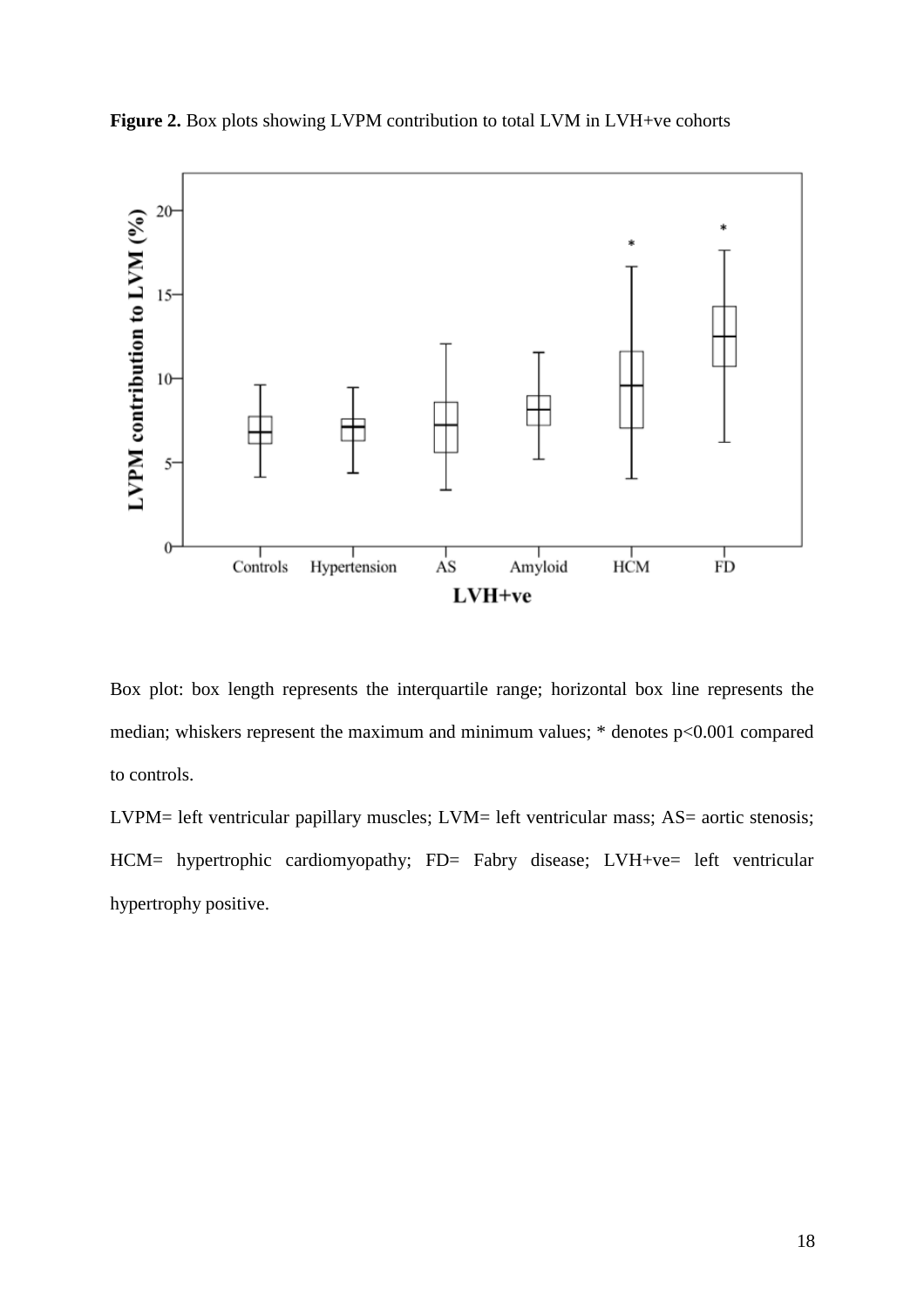



Box plot characteristics as in Figure 2.

LVPM= left ventricular papillary muscles; LVM= left ventricular mass; AS= aortic stenosis; HCM= hypertrophic cardiomyopathy; FD= Fabry disease; LVH-ve= left ventricular hypertrophy negative.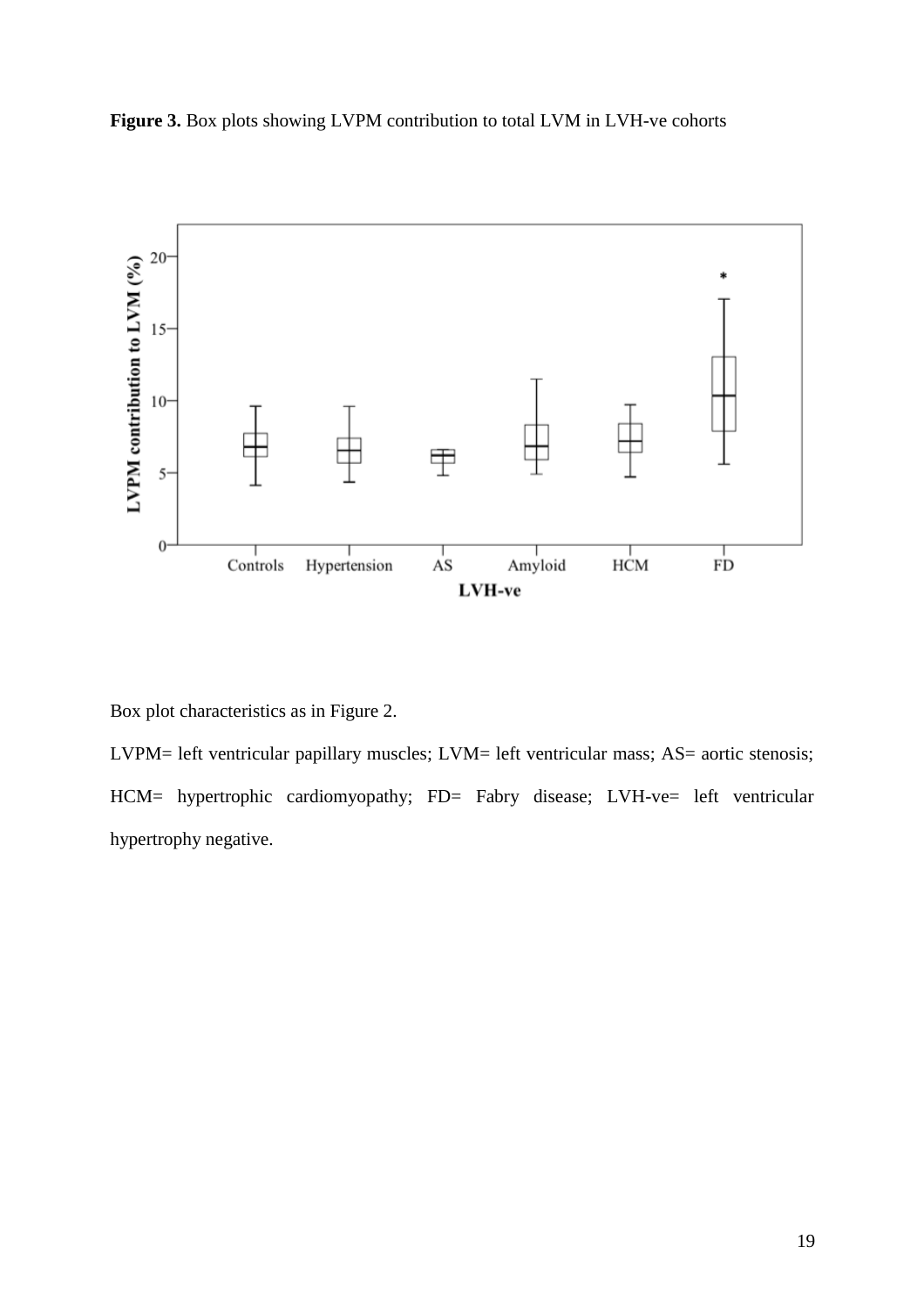**Figure 4**. (A) ShMOLLI generated T1 colour map of a representative FD case showing a mid-ventricular short-axis slice with manual contouring and ROIs in the septum and LVPM (green represents normal T1, blue represents low T1). (B) Scatter plot showing the distribution of septal and LVPM T1 values in LVH+ve and LVH-ve FD cases.



ShMOLLI= shortened modified Look-Locker inversion recovery sequence; FD= Fabry disease; ROI= region of interest; LVPM= left ventricular papillary muscle; LVH= left ventricular hypertrophy